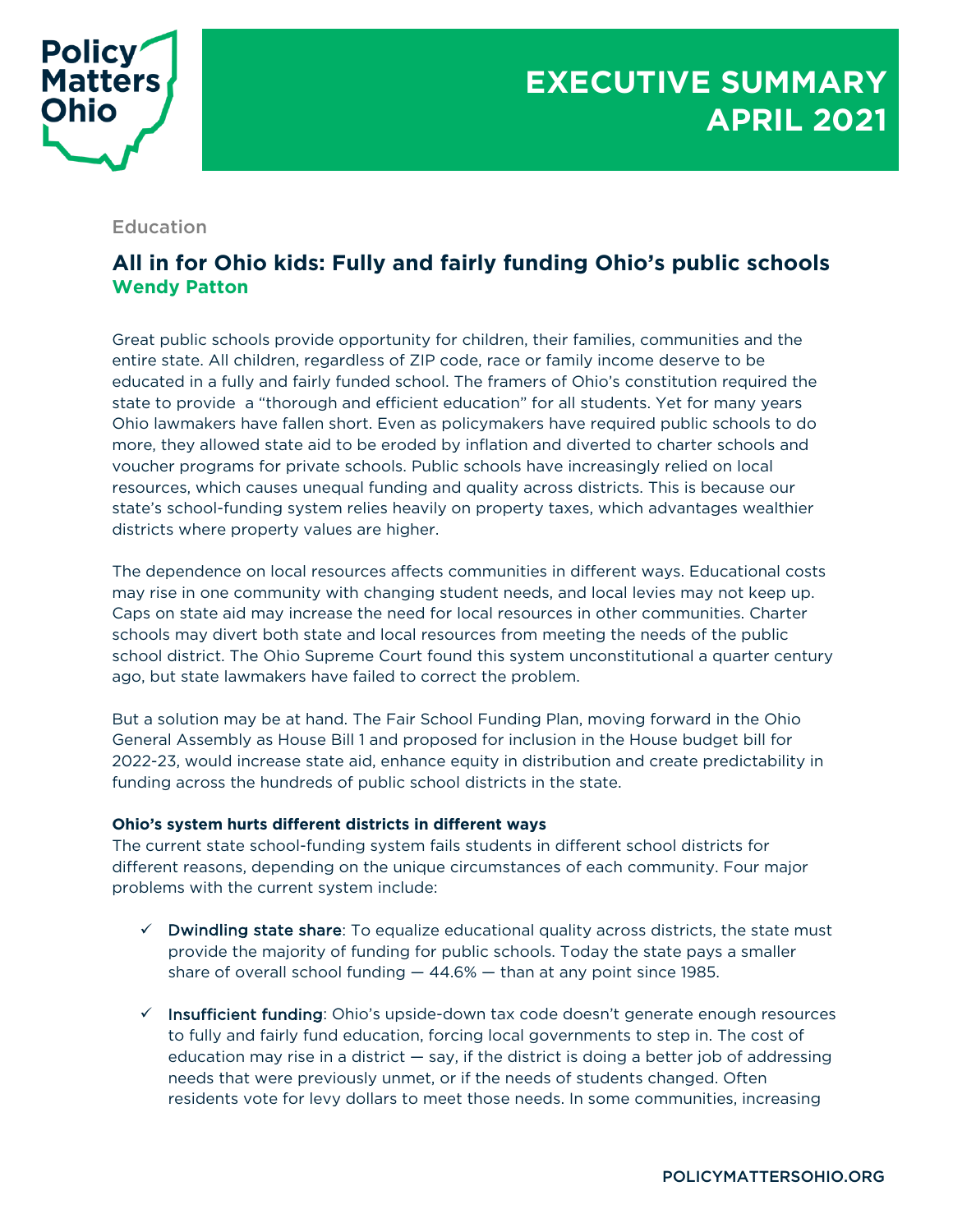

local property tax rates does not create the revenue necessary to provide a quality education because of declines in property values.

- $\checkmark$  Band-Aids and patches: The state's funding of schools is not based on the actual cost of educating students. Lawmakers froze school funding at 2018-19 levels that were based on arbitrary increases from a formula last calculated in 2007. The school funding system in place before the freeze was so broken that the majority of districts did not receive the level of funding that the formula called for. Some districts saw limits in the growth of state aid (their aid was capped) because state lawmakers prioritized tax cuts to wealthy individuals and corporations rather than fully funding all districts according to the formula. Other districts benefitted from a funding guarantee, which was an acknowledgement that the state's flawed funding formula did not provide sufficient funding needed in those districts. Because most districts never received the amount of funding that the formula called for, districts couldn't count on their state aid from year to year, which made planning difficult and hiring risky.
- $\checkmark$  Diversion of funds: Charter schools are funded directly by state dollars and indirectly by local dollars. A school district receives per-pupil funding from the state, but if that funding is less than what the district's charter school students take with them to a charter school, the district is forced to either make up the shortfall with its own local resources, or reduce services to students. This drains both state and local funds that public schools need. Likewise, private school voucher deductions remove even more state aid, further increasing the burden on local communities to fund their schools — a burden the Ohio Supreme Court ordered the legislature to reduce on four separate occasions.

## **The Fair School Funding Plan**

The Fair School Funding Plan is based on the actual cost of education and ends what has been essentially a zero-sum game of winners and losers. It would help all public schools by raising average state per-pupil aid, but it would especially help districts that serve many students experiencing poverty. Increased aid will flow to public schools with predominantly Black and brown students, mitigating the harm of racial discrimination that caused racially segregated communities, many with low property values and struggling schools.

In addition, it would eliminate the charter and voucher deductions which increase a district's reliance on local revenue, thus reducing the need for local revenue to fund education — finally aligning Ohio's school funding system with four Ohio Supreme Court rulings starting a quarter century ago. A predictable formula would create stability and certainty in planning and hiring, allowing districts to really plan for the first time in decades.

All kids need an excellent public school, and all public school districts need a fair share of state aid to provide that. For too long, Ohio's school-funding system has failed to deliver this for our kids. This report details how the key faults in the state school-funding system put our kids behind the 8-ball and describes how state lawmakers can jump-start a new era of hope and prosperity.

Because it's time to go all in for Ohio's kids.